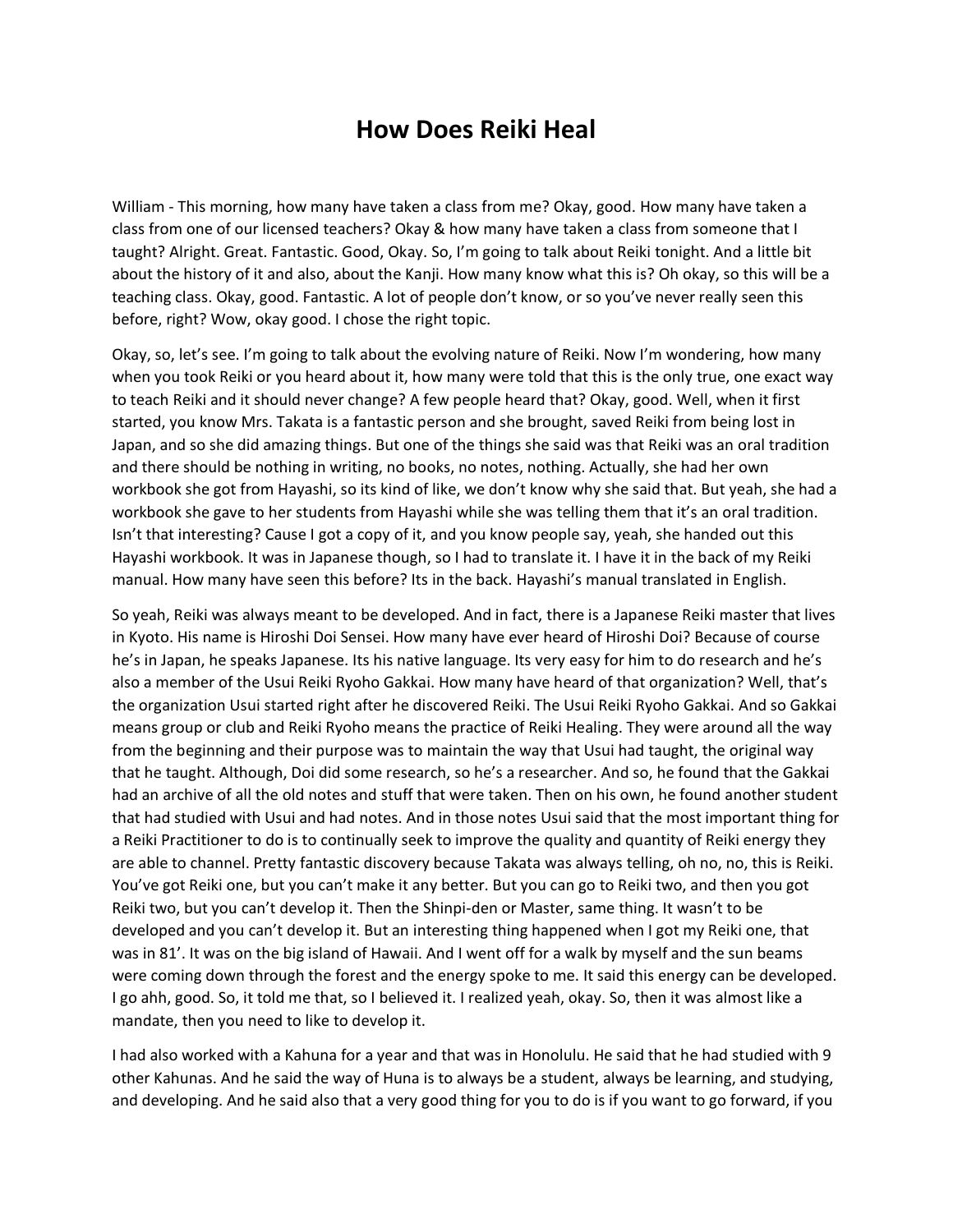can do this, find someone that is clairvoyant, and a healer. Have them work on you, look at your aura and see what's going on and then help you move forward on your path. After that, I kept that in mind, and so he helped me do that first and then later on, I found other people. And went through three of them actually. And by doing that, I learned a lot more then I normally would have learned.

One of the things that I did, was I always asked if they could help me develop and strengthen my Reiki energy. And so, the first person that did that was, her name was Michelle Griffith. Very good at that. Then it kind of came to a time, when it seemed like okay, time to move on. Then I found another woman, Janice Jones and she first channeled the Arche Angels and then she became channeling Jesus and Sai baba. How many have heard of the Guru Sai baba? India, yeah. He was a very powerful Guru, he's passed on, a few years ago, but he was so powerful that, like he could do miracles similar to what Jesus had done. Amazing. I actually went to India and saw him in person. And he just, he had a big afro. Quite a guy, but anyway, he passed on and then he spoke to me, and he said he was trading his work over to Jesus. So, then I began working with Janice Jones and she was channeling Jesus, but it was not the Christian Jesus. It was the spiritual master Jesus, that type of a set up and so what I learned to, is that Jesus is able to create the type of teaching that an individual needs. And so, if you're a Christian and work with Jesus, you get the Christian version. But if you're like free spirit and your like on a spiritual path and just exploring on your own like that, then he's more of a spiritual Master. So, it's like he's not judgmental and he'll work with anybody based on what they can accept. So, I've been working with Jesus very closely. So what happened is that he was developing my Reiki energy, making it stronger. And there came a point in January 2014 where he said well, I've taken your energy as far as we can go and I want to take it further and to do that you need to let go of a couple of symbols that you have because there right now, in a way. I said okay, and he moved them out with his own energy, and he gave me a new energy, and this was different. He said its different in a number of ways and it came from the Holy Spirit and then Jesus was the teacher.

So basically, one of the ways it was different was, I wasn't to do a regular attunement. Now how many of you have received the attunement where the teacher touches your shoulders and does breathing and comes around the front and taps the hands, things like that? Yeah, that's what I was doing. I did it for over 20 years, so I was very good at it. But you know you get your students lined up in a circle and then you got to go for it. I had sometimes thirty to thirty-five students, it was like an Olympic event, and I had to like really be into it. Because it ended up taking about an hour and the students are sitting there like this for like an hour you know so I had to go real fast. But he said your not going to do that anymore and what he said was that the reason was when you do an attunement like that the energy has to slow down to go through the teacher and into the student. And also, it picks up some of the teacher's energy and the student is affected by that as well and it lowers the vibration of what's possible. And so, he said what he wanted to do was just go directly to the student and bypass the teacher. And in fact, the teacher is supposed to keep their energy out of the whole process. He said and you're going to teach this tomorrow and I had a class lined up for the next day and I said woah, wait a minute, is this going to work? Because people came a long way and paid a lot of money and now, I'm going to give them something that they didn't expect, and this is even going to you know work. So, this was on Maui, and I was outside, and I had the students sitting in a row and I was in front, and I did what he said to do. He said just do a brief guided meditation, stop talking and that will kind of get them going in the right direction and he will come in and work with each person directly. I said oh boy, I hope this is going to work. Anyway, I was sitting there, I did that and then after I was done, I got up, I went into the house, I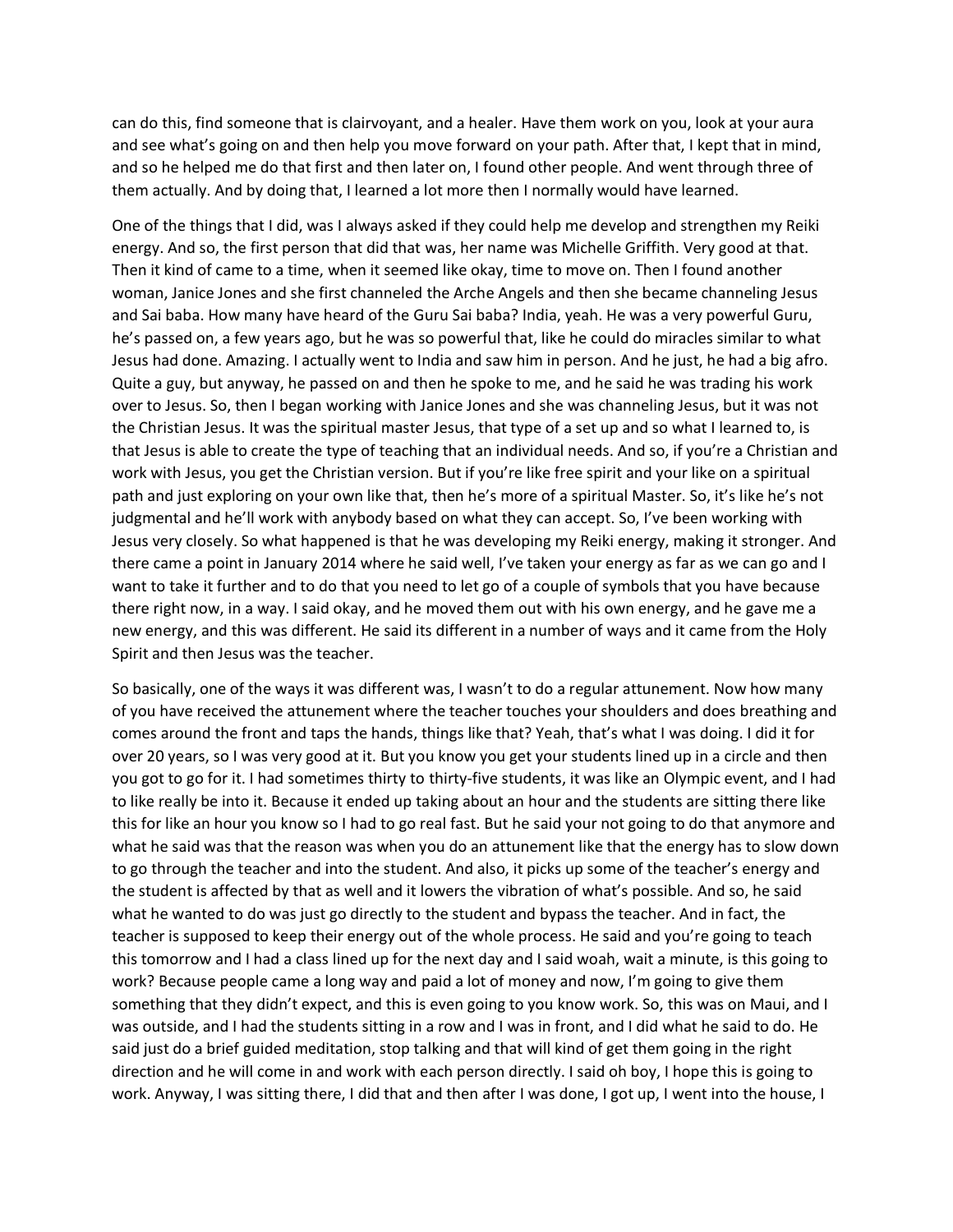went into my bedroom, and thinking oh, I just hope it worked. So, then I heard some noise in the classroom and then I went out and they were all sitting in a circle, and I said now who would like to share what happened. And this woman goes oh I would, I would. And she said you know I didn't know If any one thing was going to happen. So, she said she said a prayer asking if there was going to be a physical manifestation that would demonstrate that something actually took place. And she said when I got up off of my chair and went into the house, she said this great wind came around my chair, just like a tornado, just around the chair and it blew the chair straight up into the air and then blew it like 100 yards away. And she said that was her sign and she said she knew then something was real. And then when I talked to the other students, I could sense their energy. Their energy was much more refine, very light, and powerful. They all were very happy about what had happened and so I thought woah it worked. So then after that I was much more confident, and I continued to teach in that way. And so anyway that was the development of Holy Fire® Reiki and then we went on to Reiki Two. I'll give you an overview on that also.

So, like at first, I was just teaching the master level in that style and then after a while I asked Jesus in a session with Janice jones, I said were just doing the master but what about the one and two and the Dai Ko Myo, what about that, is there a way to do that too. He said oh yes, I have been preparing you and you're ready now. And so, then he explained how to do that and also, he said we need to give this a new name because it's a different process. And he said that we want to call the master level an ignition. And he said this is called the Holy Fire® and it's the ignition, the flame is being ignited in each student and so that's why we want to call it an ignition. And then the other one for one and two they didn't really get the flame because they only get the flame if their a master, but they got the energy, so that was a placement, the energy was being placed within them. So, we got new names for that and so I continued teaching and we call that level two, Holy Fire® Level II. Because now, you know it was different then what we taught the first students, so we had to give it a new name and we just called it Holy Fire® II.

And then I went to Japan, and I was teaching at Mount Karama, and I was told that some new energy is coming. In fact, before I went, I was shown the mountain and the energy got really clear. And I saw this very clear vision and I knew from that, that some new energy was coming through. So, we went to the mountain, and we went up to the mountain and to one of the temples. We had permission to do that, and we went to the temple and then I taught the class there. When I was teaching there, I started looking at the students and I could see that there was like a dark energy inside them, and I had never seen that before. It was almost like I was being shown or something by this dark energy. Then I had a session with that clairvoyant teacher and asked what happened and she said, well you're seeing something that most people aren't aware of that's inside of them and now you're going to get an energy to heal that and release it. So, what we learned was that that's called a dormant self. And so, the dormant self is an energy that develops when people rather than heal, they just shove stuff down inside which is basically how were taught in society.

So, when a child is misbehaving or crying or screaming or anything that they are often told don't do that, oh stop that, stop that, be good, be good, and at first a child doesn't know what that means and eventually they go oh, wait a minute, I could kind of push that down a little bit & they start doing it. Then you go oh good boy, good girl, you did it, you did it, oh that's so good. So, the child learns that taking their feelings and pushing them down inside is good. And then they develop that to such an extent, and it becomes an unconscious response. So anytime anything comes up that isn't appropriate or not an appropriate way for a person to behave in society, then the subconscious automatically holds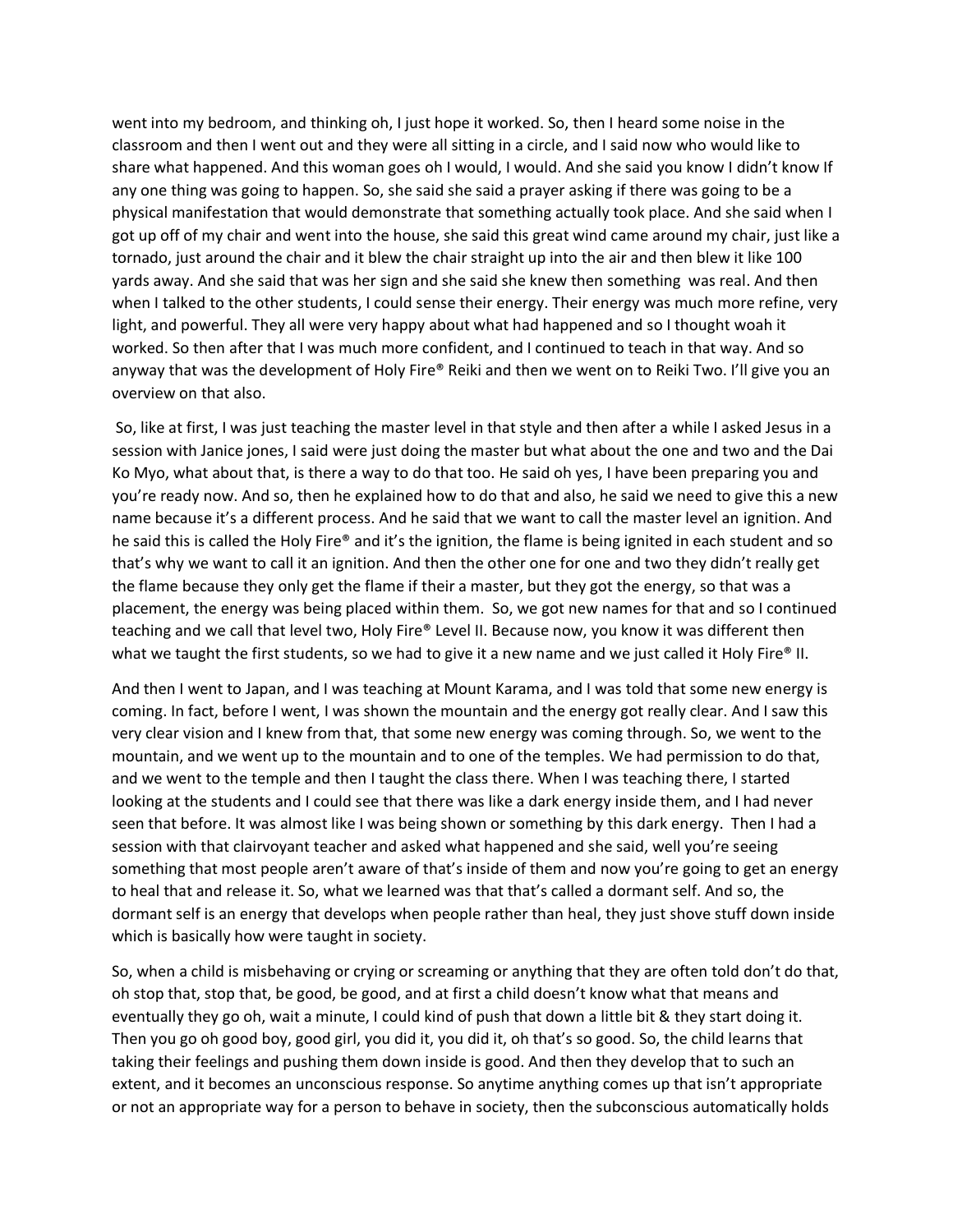it back. So, they have this stuff down there that they retain, and it doesn't go away, it's still there. But the person is not conscious of it. But what it does, is it attracts people to the person that are just like those energies, that have those energies, but they're not holding them back. So, then when a person sees that, they go that's a bad person, their wrong, their bad, their bad, their wrong. So, they are projecting, and they are attracting, and so that's the dormant self. So, with that level of Holy Fire®, then the dormant self could be healed. Its hard for a person to heal something that they are not aware that they have. But the Holy Fire is able to go in and work on that level and release the dormant self. So that was Holy Fire® III. And after Japan, I went to Taiwan, I taught over their too, and we did the Holy Fire® III. They thought they were going to get Holy Fire® II and I said oh we've got this other thing now, Holy Fire® III.

So, then we taught that a while and then what happened was there were people that had only Holy Fire® II and I thought, well I don't want to require them to take a whole class to go up to Three, so we need an upgrade class. It was just one evening, and we did it online. Jesus came to me and gave me a whole lot of ignitions and stuff and said to get my energy field up, powerful enough to do It online. So, then I was able to do that. Well then in March of 2020, Covid came along. And it's like, it's like why we all have masks on now. And basically, I taught in Hawaii and there was Covid happening, but not too much. And then I taught down over on the beach where it was enough that we didn't touch. And I taught in Seattle, we cancelled one of the classes and I went back to Michigan and then there was the lock down thing where were not supposed to meet anybody in groups and things like that. So, then it's like, well what am I going to do now? So, then I had a session and Jesus said, well, and I said what will I do now? And he said Well I have been preparing you, and actually now you're ready to teach online. And then gave me and Michelle Griffith like an upgrade. Not Michelle Griffith, I'm sorry, but Colleen Benelli, an upgrade so we could teach online. So, what I was told too, is that, in the same way that we have spiritual guides that watch over us, there are also guides of technology. And that the guides of Reiki will be connected up with the Spirit guides of technology so that it can combined with the internet, and we could teach online. And so, I thought that I never have heard of that before, but it was pretty amazing. And so, then when we taught online, I asked the students, well how does it feel? They said this is even stronger online, we love this, we love this. How many here have taken a class from me online? Yeah. Good. Did you guys like it? Yeah. So, it's amazing. So, I've been teaching online ever since. It works really well. So, you know I'm just being guided, and I followed what the Kahuna said to find someone that is clairvoyant, and I have a Reiki Master that does it, that you know does that, Colleen Benelli. So that's a little bit of my path.

Well, I wanted to go on and talk more about the Kanji also. Now this is written in what's called Japanese Kanji, okay? Now to the left here, you see this sort of reddish square, that's called a Hanko. So, when an artist in Japan does a work, they leave their Hanko, which is like their signature. So, the man that did this, was, his name was Sonyu Jukeye. It means like, Jukeye is like spirit, wisdom, and Shenu is like keeper of or something like that. But that was his spiritual name because he was a Reiki Master that went to a temple and then learned calligraphy, studied for 7 years in the temple and it was like a spiritual activity. And then he got the spirit's name, the spiritual names, Sonyu Jukeye. Then I asked him if he would draw the Reiki Kanji for me and what he did was, there's no way to describe it, it was amazing. What he did was, he had his art room, which was circular, and he took these small, I guess I don't have one with me, but he took these small art boards and he set them all up, all the way around the room. And then he had his brush and ink ready. Then he went into deep meditation in the center of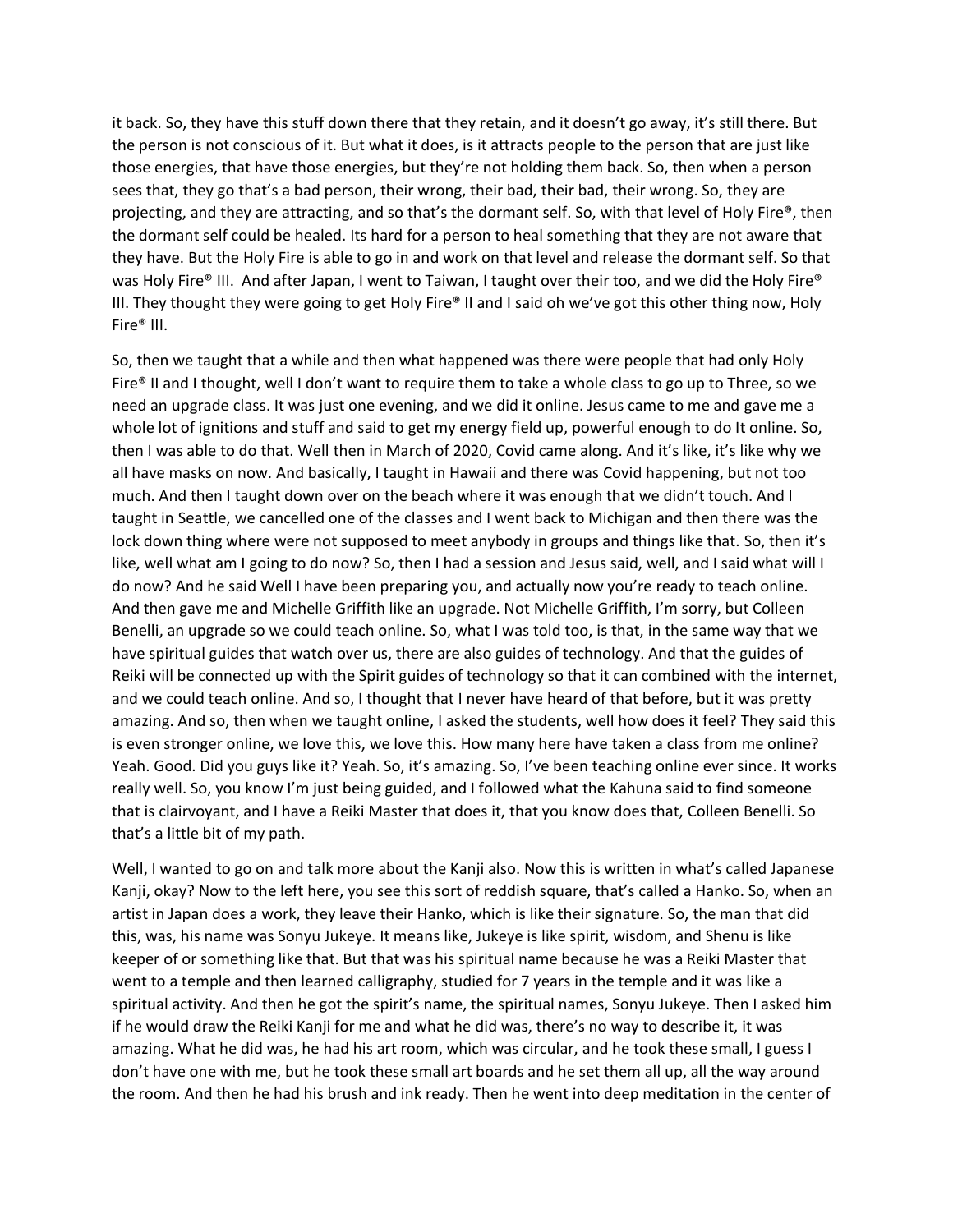the room. Then when he felt it was the right moment, he got up, and he went - all the way around, all at once. And this is the result, this is one of them. And so, you know it has a very strong spiritual energy. Now okay, so when we look at this Kanji, the Kanji developed in China. So, the language, the Kanji that is used in Japan are actually Chinese characters. And so around 1600 B.C. the Chinese people were communicating by drawing pictures. And then it morphed into, developed into this type of writing and they call it actually a little different, they call it Hanji. So that's how they called it in China, Hanji. And so, they had this type of writing. And it was pictographs that morphed into more of a symbolic sort of nature. I'm going to go over what it means and the symbolism there. But then it went to Korea, they called it Hanja. It took quite a while; you know China didn't develop until 1600 B.C and it wasn't until 400 B.C that it got to Korea. The same type of writing. And not until 400 A.D. did it get to Japan so it made the jump over to Japan. So, it took quite a long time. And its one of the original styles of writing, is Kanji. The other style was the Egyptian hieroglyphs. So, they were developed in 3000 B.C. So, there's Egypt that developed writing and then China. And so that's where these characters come from. Now, in Japan there are about 50,000 Kanji characters, but most people only know two or three thousand. And so, in school, in the past too, they were taught in school that was the main way or writing. Now, they have a more modified streamline method. But the student was to memorize two to three thousand Kanji characters when they were learning how to write. And as you can see, it is like an art form, so it's quite interesting around how that developed. Now there are different styles also. Now this is called the Tensho Style. And there are different styles, I guess over time the Kanji has a writing changed to a different style, they give it different names. So this is the same style on the Usui Memorial Stone. How many know about the Usui Memorial Stone in Tokyo? Yeah, there's a Saieho Ji Temple, they have a great big stone and on it is inscribed the history of Reiki about Usui Sensei. That's his memorial stone at where his grave is. So same style as Tensho. So, you know, these styles change over time.

## Stopped at 23:00

Now so looking at this, we can see some things in it. So, the top character is REI and the bottom character is KI. Now with KI, it's really interesting, we know about Reiki but actually there are many, many kinds of KI. And in fact, there is a different type of KI for everything that we can see in the universe. And like clouds have their own KI. And then the moon has KI, the sun, and all the plants, and every emotion that people have, it has a different type of KI. If you go to Japan, they can tell you the names of all these different kinds of KI's. So, they see everything as energy or KI. And they think of different types. Now one type is called Byoki. Now, Byoki is unhealthy KI. And then Genki is healthy KI. So pretty much everybody has some Byoki and Genki. Now the new word baby has mostly all Genki. Then as the baby grows up, they start to accumulate Byoki. And so, it's the Byoki that needs to heal. And so that's what Reiki works on. So, we use Reiki to heal Byoki, so Byoki, some people who are clairvoyant can see that as a dark energy around an organ or in the auras, something like that. And so, the Reiki will go in and heal the Byoki and make it detect Genki. So, Reiki just doesn't keep staying there, it just gets it up to a standard, of normal, healthy KI and then that's it. Its job is done. So anyway, there is some interesting things around that. Like I was saying, there is a lot of different types of KI and the way they discovered KO or came up with the idea is that they had, you know China, they ate rice, and it was in a pot. And it had a lid on it let's say, and its boiling and you know every once in a while, the steam pushes the lid up and steam goes out like that. They looked at that, that steam, that misty steam, and they thought ahhh the life energy of the rice is in the steam. And so that's where they came up with the idea of KI. And so, in this character down here, this symbol by itself, is rice. This part is a pot, and so here is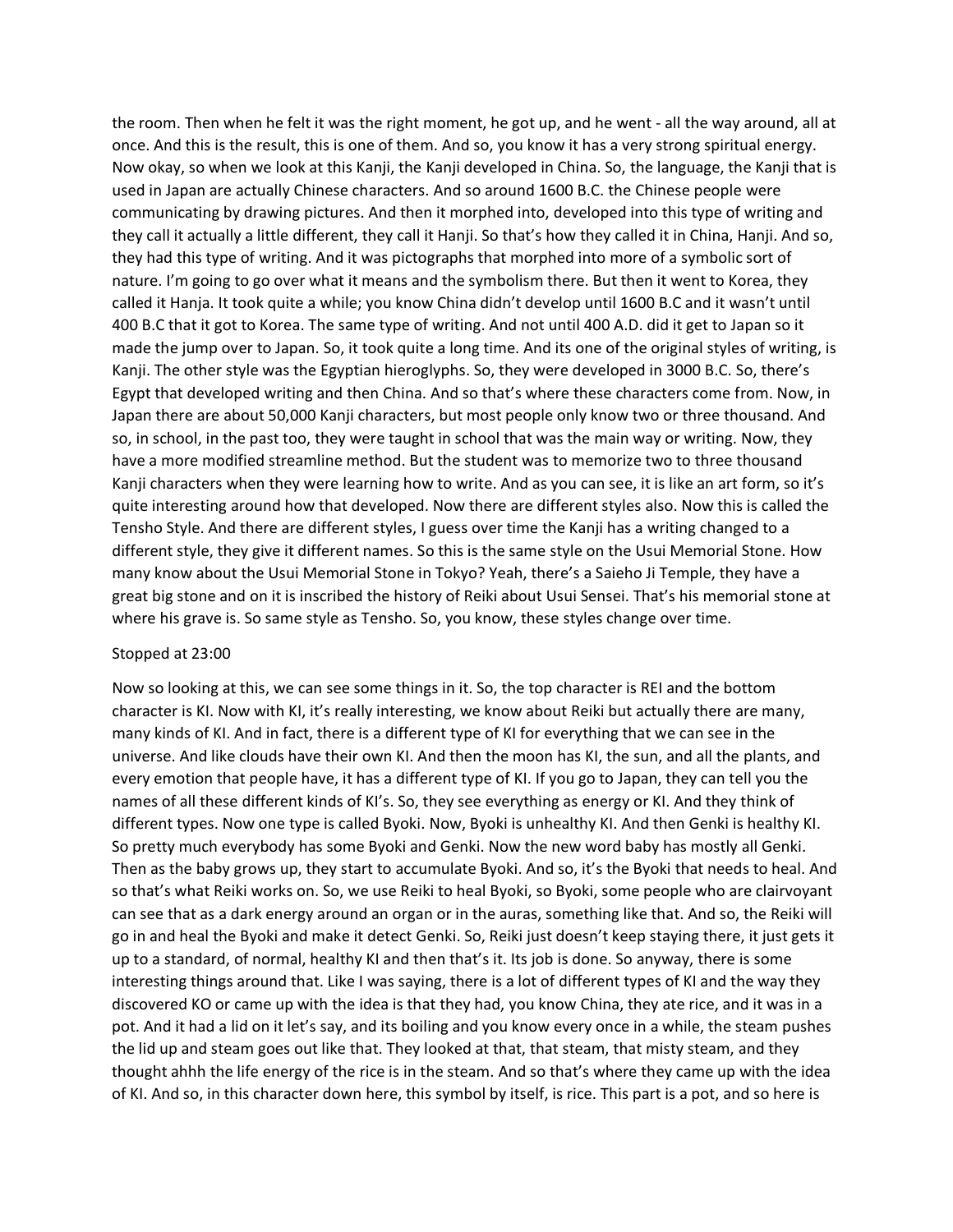the lid. So that's where the symbol from KI came from. And it's the same in China as it is in Korea and Japan. These characters are all the same, in fact, in Japan, they will say, well these are Chinese characters. So that's KI. And then Rei, is the higher one above, and what we have here on the top part, these lines are what represent the heavens or the sky above, the clouds, and different things up in the atmosphere like that. Then down below, the straight lines are layers of the earth. And so in between, we have the three rounded squares, and this is the Shaman or Healer, body, mind, spirit, and that's what it is in the between. This Kanji is saying the Shaman or Healer takes the divine energy from above and brings it down to earth. And so that's the symbol from REI. So, Reiki is another type of KI. Its KI being guided by REI or divine wisdom. So, we've got that information about KI and so forth.

Now, one of the things about Uusi, you know Takata taught a certain story about Reiki, prior to World War II. It was a very good story; it was a very accurate story about the history of Reiki. But then World War II came, and the Japanese attacked Pearl Harbor, surprise attack, sneak attack, and killed a bunch of people and sunk a bunch of war ships. So, after that everything Japanese was wrong, stupid, dumb, bad, you know just not good at all. So, what happened for Takata then, is she was trying, she was teaching a Japanese healing method and then the Japanese did that where she lived. She lived in Honolulu, and they attacked Pearl Harbor. So, she had to do something. And so, what she did was she changed the story of Usui. And she made Usui a super Christian. She said he was a Christian minister, and he was in charge of Doshisha University which is a Christian university, and he was seeking to discover how Jesus had healed when he discovered Reiki. So that's the story that she made up. So, anyone hear that story before? A few people? Yeah. Well, she made that up. Because if Usui would have been a Christian minister, he would have been buried in a Christian cemetery, wouldn't he? He's not. He's buried in a Buddhist cemetery. So, the research shows he was a Buddhist and not a Christian. You know, Usui had been many things, quite a very interesting person, he's very smart and shroud. Very good businessperson and he traveled all over Japan and worked different jobs. He went to China and also got different jobs there, they say even Europe. He learned so many different things and he came back to Japan. And he was actually the assistant to the Mayor of Tokyo. So, he also got politically connected. And you know he knew how politics worked and everything. He learned so many things and then he started wondering, well I learned the purpose of all these different jobs, but what about life? Is there a, what's the purpose to life? And so he wondered about that. And so, someone told him, well if you go to a Zen Master, they will be able to tell you the purpose of life. So, he went to a Zen Master, and he was accepted as a student. And he did Zazen Meditations for three years and still nothing. He didn't get the purpose of life. And so, he asked is there something more I can do than just the meditation. And the master said yes, you can meditate on the sacred mountain. And so that's when he went to Mount Kurama and he meditated there, he wanted to understand the purpose of life and also his purpose. And so, in fact, he was seeking what's called andsuzitzumay which is a type of enlightenment in which you discover your purpose. But you don't just discover it, you're actually empowered to achieve it. So how many have had a purpose, but has tried to do it and its kind of hard? Yeah, it happens sometimes. Well, this is where you get the purpose and the energy behind it to actually go do it. So, energy like confidence and self esteem and you know just knowing what to do and how do it and so forth. So, that's what he was seeking. So, he went up there and meditated and he wasn't actually trying to be a healer. He went there just to get this andsuzitzumay. So, he set 21 stones out in front, each day he'd toss a stone away. He did that to keep track of time. He fasted and meditated, and he was so into it that he decided he would rather die than not discover this. So, he would fast until he either died or he got this andsuzitzumay. In the end, he tossed the last stone, and he was very weak and tired from all the fasting.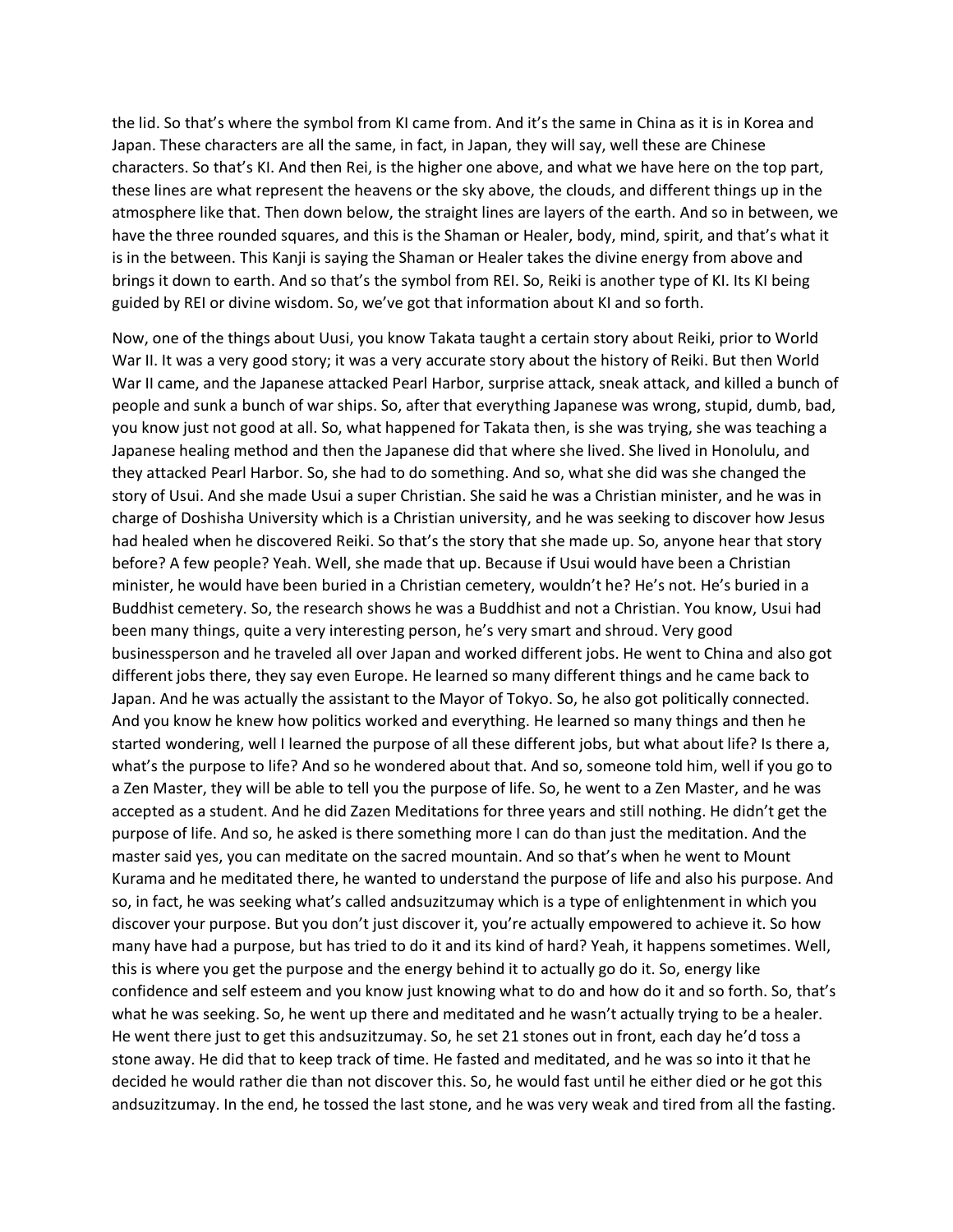And he stood up, it was midnight, and this huge light came down through the top of his head and his body was so weak, it knocked him unconscious onto the ground.

And then in the morning, he woke up. When he woke up there was this tremendous light and he was no longer weak anymore. He had this tremendous light around him. And he said to himself, I am in the universe and the universe is in me. And then he knew, he had found what he wanted, andsuzitzumay. So, he was going to tell his Zen master and he goes running down the mountain. And on Mount Kurama, I don't know if you've been there, but there is a lot of exposed roots on the path, when you go down. And he tripped on one of those roots and his toe, the toenail got broken and back and everything, so it hurt like crazy. So, just out of a reaction, I mean anyone would do it, he put his hands on his toe and said oh my toe. What happened then is this power came down his arms and healed the toenail, spontaneously. Then he goes ahh. So, in that, he knew, he understood also he was to be a healer. That's what the gift was, healing. So, then he walked down to Kyoto, he started working with people and healing them. Then he realized actually that he wanted to help other people be healers too. At first, he didn't really have what we call an attunement. So, what he would do, is he would take a student's hands and he would put his hands over their hands and give them Reiki. But it was a very slow process. Then there was something called the Great Kanto Earthquake of 1923, it was September of 1923. There was a tsunami wave and then a lot of the people's homes fell down and then people were sick and injured and mourning the dead and a lot of people needed healing. And so, what he did at first, was he healed one person with each foot, one person with each hand, and with his eyes and breath he was healing six people at the same time. You know, then he started training others, but the training was very slow and just holding the hands. Then he said another prayer. Now remember, he became enlightened. So, when an enlightened person preys, you know something powerful happens. So, he prayed, he said there must be a faster way, please, can I have something new to pass this on quickly. So, then he got this new energy, and it was for an attunement. So, with this, what he would do was touch the shoulders and it would pass the energy on to the student right away. Or the hips or the legs and it would pass it on. So, it was working, and then it became time to train teachers and what he did there, is he created a ritual. That's where the ritual came from. From doing the hands-on attunement. So, he developed that afterwards. Another thing that happened. Very, very interesting. he taught Shoden, which is level one, Okuden level two, but also Shinpi-den which is Master. Now he became enlightened with his experience on the mountain. And when he taught masters, they also became enlightened. So, that was very powerful and such an amazing thing. And then when those masters trained other masters, those people were enlightened too. So, something very powerful happened. But unfortunately, when he passed on, the enlightenment part went away. The world would have been a different place if he hadn't gone away, and so it went away. But I think it shows us the potential that Reiki has. If you could become enlightened from an attunement, its amazing. So then before he passed on though, he trained Hayashi, Hayashi Sensei, and asked him to develop it further. So, Hayashi then developed the attunement process to make Reiki more powerful. Then when he was traveling, he taught one and two together. So, he made some changes like that. And then when Mrs. Takata lived in Hawaii and her husband was the accountant of a sugarcane plantation and everything was going fine, they had a couple of children, its fine, but then the husband died. And then the only way that she would earn money was cut sugarcane, but she was a very small person, and you were paid by how much sugarcane you could cut. So, she was working as hard as she could and just, what happened is she got sick, she got an ulcer, appendicitis, and allergies. And she just couldn't hardly, you know, function. Then what happened is her sister died. Now, the tradition would be that the sister, the funeral would be in Japan. So, to go back, she had to sell her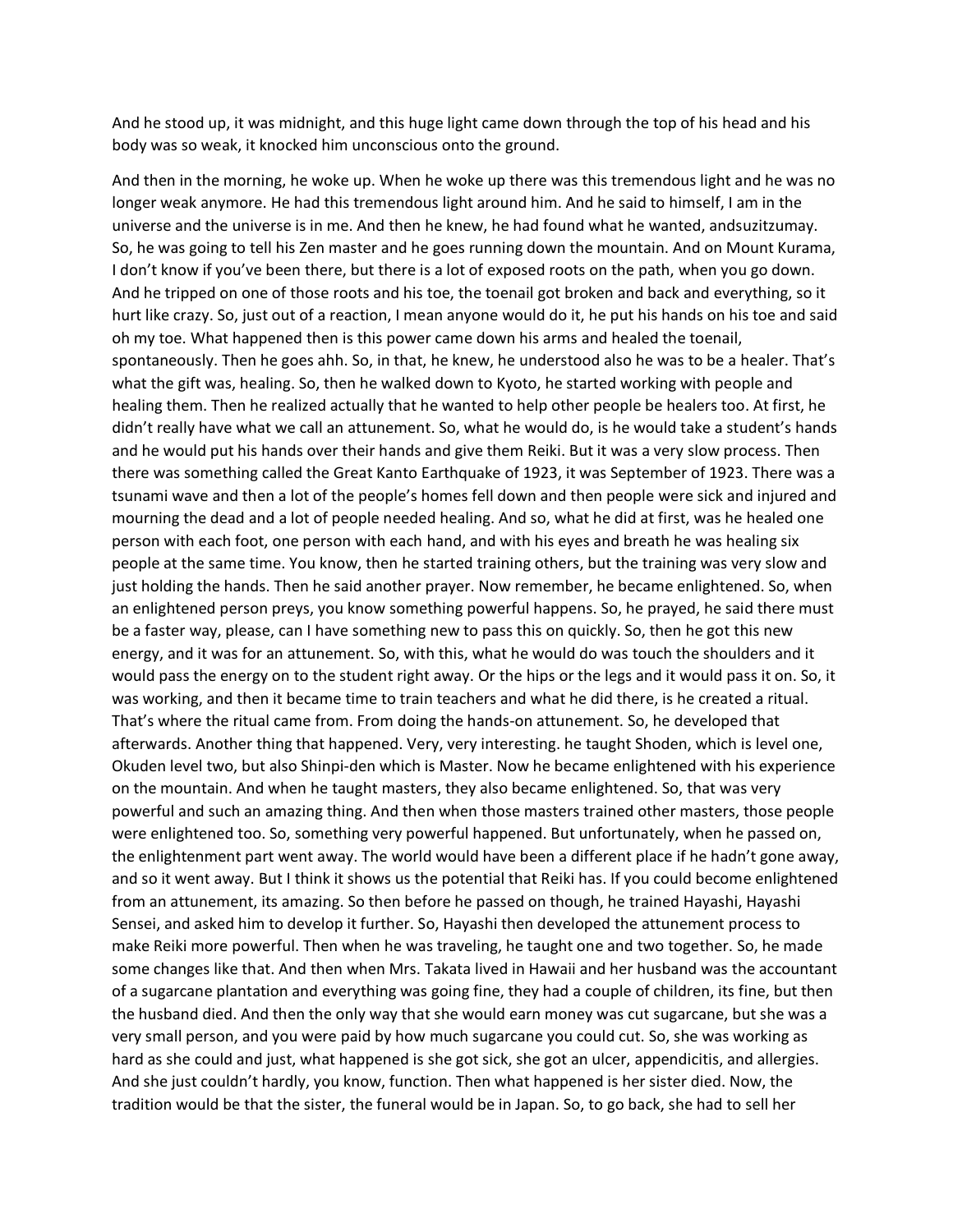home to get the money. So, she sold her home, went to Japan, and then had the funeral. And then she was sick and so at that time, the hospitals were free and so she went into the hospital, and she was laying on the table and there was going to be an operation. And so, she was sitting on the table, and she heard a voice. Now, she wasn't psychic, so this is very strange. She heard a voice and it said, you do not need this operation. And she looked around and there was nobody there. She didn't understand what was happening and the voice came again, very clearly, you do not need this operation. Then she called Hayashi in and asked him in, is there any way that I can be healed, not Hayashi, called the doctor in, is there any way I can be healed without an operation. This person knew Hayashi and said yes, there is another doctor, and he can heal you without an operation. So, she went to the clinic, and she was on the table and there were two practitioners with their hands on her legs and she would feel vibration and KI. So, she just thought well there just might be some type of equipment you know it's what she's thinking. But they start looking around the room and there is no equipment anywhere. She saw that they had the big Kimoto sleeves. She said ahh there must be equipment in the sleeves. So, she starts grabbing the sleeves and saying where it is, where is the equipment. Then Hayashi walks in and sees what's going on and explains to her, oh no, this is not a regular medical treatment, this is a spiritual treatment. She had never heard of anything like that. But it was working. So, she thought, well I should keep going with this, and so she did and in about four months, she was completely healed of all her conditions. So, then she thought, well if I go back to Hawaii, there's no one there that knows Reiki and she asked if she could be trained.

Now, there was a certain thing going on in Japan at that time, yeah. It was called male chauvinism. Ah gee, what was that, how did that happen. Anyway, what they said was, only men could do Reiki. But then Hayashi said, well since you're going to be leaving Japan, and going back to Hawaii, that she could learn. So, what she learned, Shoden, Okuden, and part of the Shinpi-den, and the master. And she went back to Hawaii. She thought that she wanted to get the whole master so then she was trying to figure out, how can she get Hayashi over to Hawaii so she can get master. And Hayashi had a young daughter, and the daughter was not married. In Japan at that time, the tradition was, if the daughter is not married, then she is to learn as much as she possibly can and study anything and go travel also and just take advantage of every opportunity to do something like that. Because once she is married, she can't learn anymore. So anyway, Takata knew that. And so, invited the daughter to come to Hawaii and it was almost obligatory that she go, but she needed a chaperone, so Hayashi. So that's how she got Hayashi over there. Then together, they went around Japan teaching Reiki classes and she got the whole master at that time and there is a certificate that she got and so forth. So, it was very, very good. So, then Hayashi was there, and this was before World War II. Then he goes back to Japan. He was in the military, maybe retired but he had been in the military. So, the military people go ahh Hayashi, tell us, where are the good targets, the warehouses, all the places we can kill people over there, where are they. And Hayashi said, well, I am sorry, I cannot tell you because I was just there healing. I helped these people, I love them; I cannot tell you how to kill them. So then because of that, he was ostracized, black ball. In Japan, it called, losing face. That means no one would talk to him and also his family would lose face too. Nobody could talk to the family or him. In Japan, there is one solution for that, its ritual suicide. We might think of that as wrong or bad, but in Japan, it's a very good thing if you do ritual suicide, very honorable because your honor is restored. Then the family would also be restored. So that's what he did, he did ritual suicide, and it was very painful, with a sword in like that and around your gut like that and then died. He died an honorable man and his family's honor was restored also. Then Takata went back for the funeral and met Mrs. Takata, and they were talking about what to do with Reiki and it was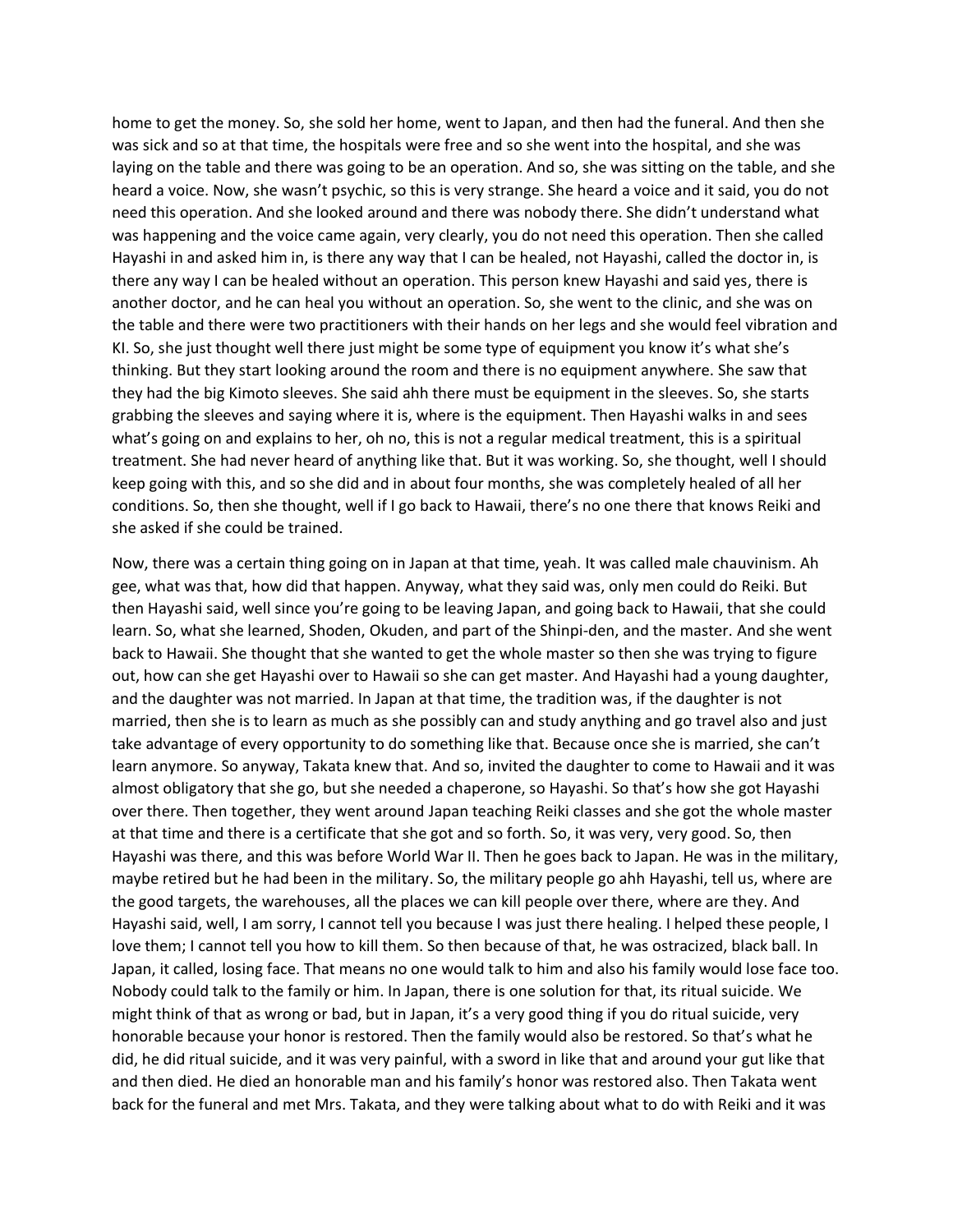decided Takata would teach in Hawaii and Mrs. Takata would teach in Japan. Takata was more or less authorized to take over and lead Reiki, especially in America. So, then she went back, and began teaching. She taught one and two from 1934 up until 1970. And then from 1970 to 1980, she began training masters, she trained 22 masters. There was a man named Robert Fosston, and he was a member of what's called the Reiki Alliance. How many have heard of the Reiki Alliance? Yeah. Well after Takata passed on, then the masters that she trained, created this organization called the Reiki Alliance. An so, one of the things that Takata did, is she said that master level is ten thousand dollars. She charged all of her masters ten thousand dollars and they were very committed like in a sacred sort of way to always charge ten thousand dollars for master. So, they began teaching, but let's see where I was going to go with that. Maybe I need a drink of water.

Okay, so Takata trained her masters and charged ten thousand dollars and so all of them charged ten thousand dollars also. Then what happened is, after Takata passed on, one of them, Iris Ishikuro, decided she would train two people as masters for five hundred dollars. So, she trained her daughter, who actually never taught, but then another man, Arthur Robertson, he became a master for five hundred dollars and then Robertson, this was around 1984, 3 or 4, he became a master. And he was a something for Tibetan chauvinism. So, he already was teaching classes, he was a good teacher, and it was easy for him to teach Reiki classes, and eventually master. So, that's where the five hundred dollars, the lower, the non-ten-thousand-dollar fee came from. The five-hundred-dollar master came through Robertson. So, then he trained quite a few people, he trained a woman named Diane McCumber. And when I got master, basically, you know I got, excuse me. When I got level one, that was on the Big Island, and that was with Bethel Faye, and she had trained with Takata. That's where I got the message that this energy could be developed. Well then Bethel wanted to teach level two, so she called me, and said William, I want to come to Oahu Honolulu, and teach level two. Do you know anyone that can afford the five hundred dollars, and you know that's what it cost for level two? You know back then; five hundred dollars was probably around like thirty-five hundred maybe four thousand dollars now. So, it was like a really high fee. Basically, what happened is, most people had level one and very, very few had level two, that was very rare. And level one, I mean people could do everything, could treat themselves, treat others, you know Takata taught that level. It was a very powerful teaching just for level one. But level two is where you get the symbols. So, I did know people. I started recruiting and thinking well I'll help her out you know. But after a while she said, oh William, you know, guess what. You got enough people; you can take the class free. I go really, wow, because I didn't have anywhere near five hundred dollars. So, I got the class free. In the class, I talked with Bethel, and you know asking about Reiki. That's where I asked, well I said to her, well what's after level two. And she said oh its masters and its ten thousand dollars. I go ten thousand dollars, why is it ten thousand dollars. He says, now don't try and talk me out of it, its ten thousand dollars and I'm not going to change. I said well, I'm not trying to talk you out of it, I just want to understand the philosophy. Why did it go up to ten thousand dollars? She says well Reiki Master is so easy to teach and take, it's just a couple of days, that people wouldn't respect Reiki unless they charged a lot of money. So, I thought about that, and I thought my respect doesn't come from paying money, its from you know, the value of what you get. But I decided at that point, well you know, masters fine, great for whoever can afford the ten thousand dollars. I'm just going to, level two is okay, Ill teach that. But what Bethel said, she said something else though, she said Reiki can heal bee stings and tooth aches and you know headaches and things like that. And it can also go on and even work with cancer, leukemia, and heart disease. But she said there is something even more important than that, she said it can heal your entire life. And she said people are born into this life with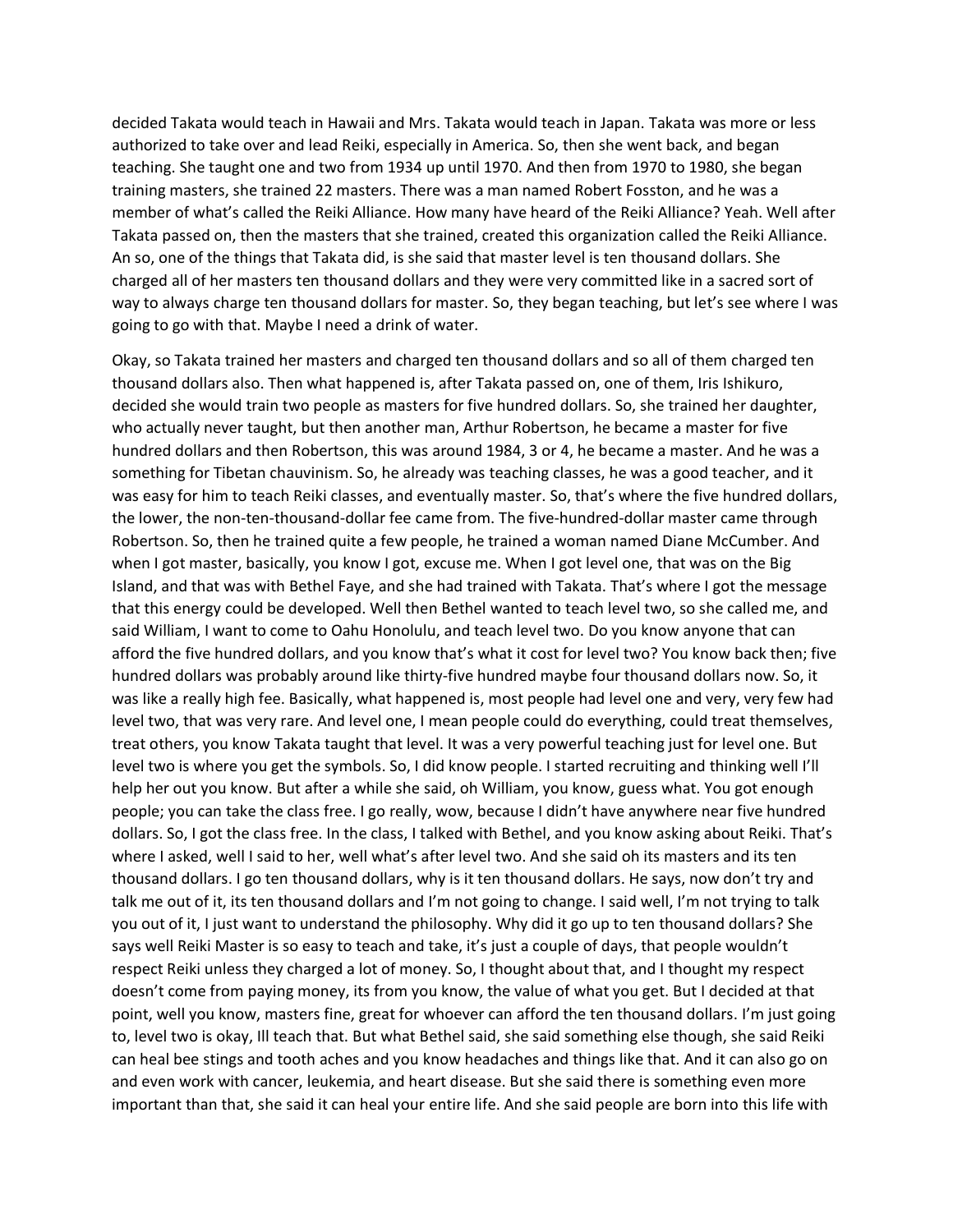a purpose, but because society has different values, people lose sight of their purpose and they forget about it, and they never actually end up following their life path. But she said, Reiki, if you ask Reiki, Reiki will guide you back onto your life path and help you fulfill it. So, I thought wow, that's pretty powerful. And so, I thought that's exactly what I need. Because I could see that I have been taking a lot of different classes, but there was no path or rhyme or reason to it.

And I thought, I need some direction, so I started saying a prayer. And the prayer was guide me and heal me so that I might be of greater service to others. And then later I changed the guide me and heal me to the I might be of greater service to myself and others. And so, I said the prayer sincerely. Now, I was living in Hawaii, and I ended up getting up what's called a plantation shack. Now that might not sound so cool, but back then it was like totally cool. And the plantation shack, you know the hippy days, were still going on back then. So, the plantation shack were these shacks that they built. They're small houses for plantation workers. They are like two bedrooms, and they are really nice. But when the city moved out past the plantation, they started renting them out. So, I happened to get one of them. And actually, there were three of them there and I moved into the first one with the guy there, oh, and the strangest things happened. There was a couple in the front one and the women was having an affair with the guy that I was living with. And then one day she told her boyfriend that she was just going to move in with David. He was totally in shock. Then David said your going to move in with Paul. I go what? So anyway, I move in with him. Then there was a couple in the other house and then eventually they moved out and then they said, well you can have that one. So, I got my own house. So, the rent was, it was two hundred and twenty dollars a month, and then they raised it to three hundred thirty. But I had this plantation shack and I thought it was like so cool. But also, you know wondered what I was supposed to do with my life. So, I started saying a prayer. We had a mutual washer and dryer out there, I went out there to get my clothes and it was like midnight. I look up and the stars are blazing and sometimes the atmosphere is a lot clearer than other times, and this was a night when the stars were really, really bright. I just looked into the depths of the universe, and I thought, you know, just amazed by it. And then I go back into the house. Then I'm standing there in the living room thinking about you know, the universe, and then there's a presence, I feel, right next to me. And its tall, and its big. And it says to me, there is a way for you. And when it says that I can see this path going off into the distance. And I go, wow. Then the being says, at first it will be difficult, but if you accept this path there will be help for you, but eventually it will get easier and easier as you continue. I go, wow. Then it says, well you can't just be aware of it, you actually have to accept it. And this is no wired thing. He said you have to really be serious about this because this is a big change in your life. So, I already knew what he was going to say. So, I thought about it, and I said yes, I accept this path.

So then after that, what happened is, then I did get level two and the masters was ten thousand dollars. Now, a friend of mine had moved to San Francisco. How many have heard of Tony Robins? Yeah, he's like even passed this whole thing now. But back then he was just this guy, twenty-four years old, and he was just getting started and he did what is called the Fire Walk. Where you walk across burning coals, and you don't get burned, it just seemed amazing to me. So, I took his three-day workshop. We did the Fire Walk and everything and it was called fear into power. You write your greatest fear onto a piece of paper, and you stand before the coals barefoot, you throw it into the coals, its burns up, and then you walk across, and you don't get burned, at least you're not supposed to. So, anyway, yeah, he said you have to keep your mind up here. Like he did a lot of different techniques and NLP and hypnosis and all kinds of stuff so that we wouldn't be burned. But he said you have to keep your mind up here, don't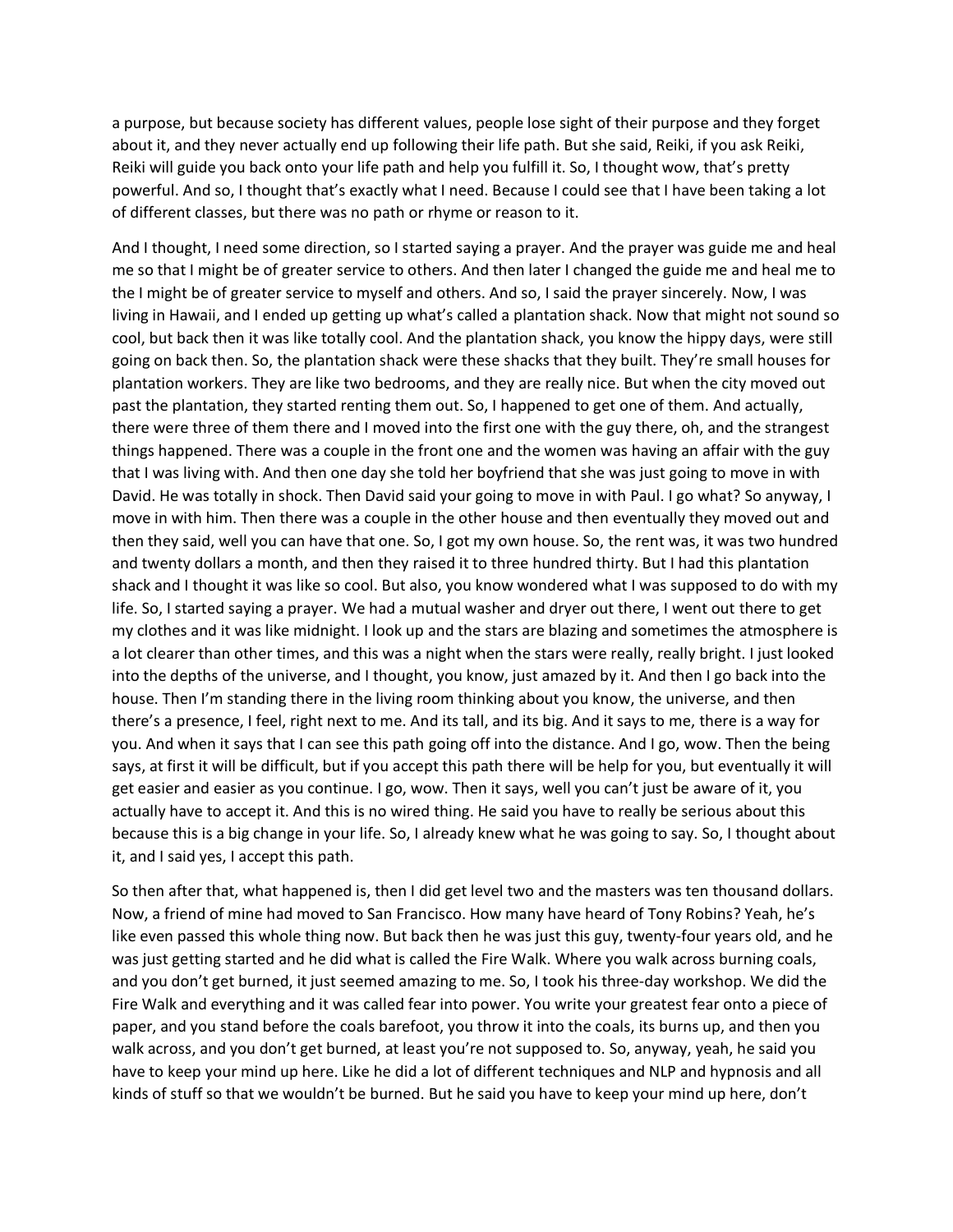ever go down low, keep it up high. So, I start walking across. I don't feel anything. My mind is curious, it gets down to my knees and I go ahh I feel like my feet are burning up. I go up, back up like that, and walk off and I swear my feet got burned up. And then I looked at my feet, they didn't. There was nothing wrong with them. So, I almost felt like they burned and then they healed. It was pretty amazing, the Fire Walk. So, then Tony had his certification training, and it was pretty, I think it was like twenty-five hundred dollars. In this workshop I took with him, you know, that Tony taught, I met this woman, her name was Linda and she lived on the big island, and we got to be friends. And she actually had been a Japanese movie star. She had gone to Japan, she was, you know, she was Caucasian. In Hawaii they call them Hollies, but she went to Japan and was a movie star. But because she was a Caucasian, somehow that was special, and she became a Japanese movie star and made a lot of money, but she wasn't flashy or anything. And she moved back, and she had property on the Big Island, in what Waipio Valley I think, I think it was Waipio Valley, yeah. And Sacred Valley where there is no electric power, everyone has solar panels. This is like, you know all these hippies live there. And any way I was talking to her on the phone, and I told her about Tony's, you know he had his certification training and its twenty-five hundred dollars, and she says, are you going? And I go, well I'd like to go, but its twenty-five hundred dollars. I can't afford twenty-five hundred dollars. And she says, I'll loan you the money. And in addition, I'll loan you an extra five hundred dollars for expenses. I said oh wow, really. She says oh yeah, don't worry, you know I did really well in Japan, you know I do this for people, so you know, it's nothing, I can do it. I went ahead and did that. And the thing is, I had a friend that moved to San Francisco and also at that time I had to move out of that plantation shack and I was moving around and was having a lot of trouble trying to find a place to live and it just felt like I wasn't supposed to be there anymore. And my friend moved to San Francisco, so I thought okay, what I'm going to do is take the Tony Robin's workshop up in Phoenix and then I'm going to go and move to San Francisco. So, I did that, moved back to San Francisco, and with my friend. He had the whole floor of this old broken-down apartment building, and lived there. And I learned the NLP and then also I knew past life regression therapy, and I knew Reiki, and a few other things. And so, I was giving sessions and I met this woman and she seemed to be physic but she had a lot of problems that she was blocked. So, I was working with her with NLP and past life regression and work through her stuff and she started to be able to do sessions. So, we moved into the same house as friends and then what happened after that was I kind of ended up having no money.

So, I called my parents. Anyone ever heard of this before? I called my parents and I say look, things are going great here. I got this business going and everything and I'm happy and it's all working and I'm helping people. But like all businesses, once in a while you need to borrow some money. I need about a thousand dollars. Can you guys' loan me a thousand dollars to keep my business going? Not my best pitch, so anyway, a week later I called back my mother and I said hey, you know what about, did you guys talk it over or what? She says oh, were really excited, we have this fantastic idea. I talked it over with your father, and we actually can't loan you any money, but we have a way better idea then that. You can actually come back home and live with us. And my mother thought it was just the greatest idea she ever heard of in her life. I thought oh man, no, I can't do that, no, no. So, anyway, then I said a prayer and my connection was getting stronger. And I just said a prayer asking what I should do. And the words came, give it a try. And I go, give it a try, what does that mean, what do you mean give it a try, what's that mean, what is it, give it a try. So, then I start thinking about it, give it a second, give it a try, that must mean there is something there for me. Give it a try. So, I thought oh, well see I was living in San Francisco and I'm from Detroit, so you know, and I had been living in Hawaii, so I thought, do I want to go back to Detroit. So, anyway I thought about what I'm going to do. I'm going to go back to Detroit,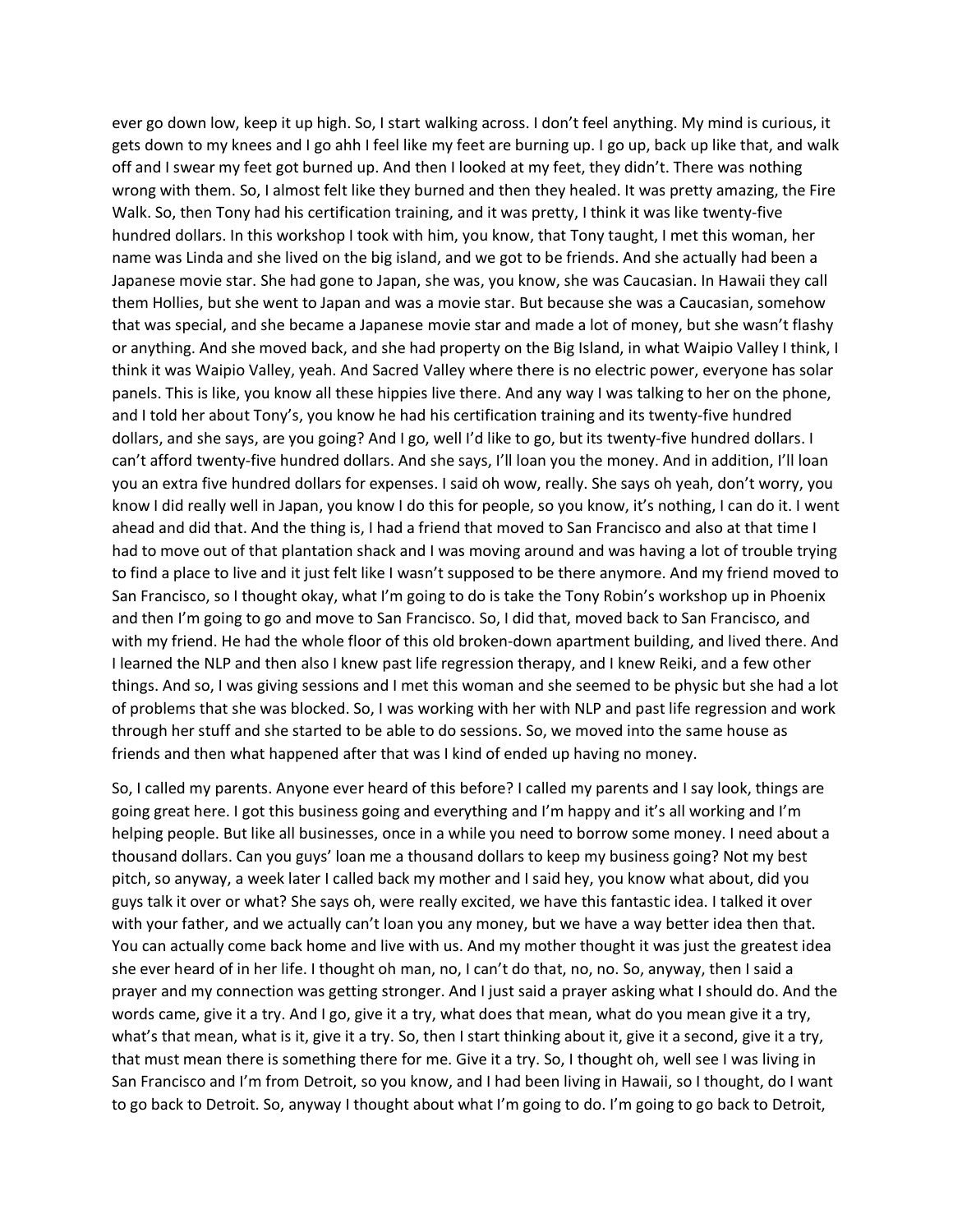have an open mind. Be looking for the lesson because obviously there must be a lesson there for me to learn. Learn it as fast as I can, get out of there, and go back to Hawaii. So, I went back, and I lived with my parents and that ended up, more or less got kicked out. Because I wasn't earning my living doing the normal thing that everyone is supposed to do. There is a certain thing everyone is supposed to do and a certain way you were supposed to earn your living and I wasn't doing it. And so that's wrong. And so, I had to move out. So, I moved into this other house called the Health Force House. And health force sounds like reiki, right? So anyway, they wrote a book called Health Force Book. And they were into healing and all kinds of stuff like that. So, I was hanging out with those people and I starting writing for Phenome News, which was for a local metaphysical paper. So, I didn't know how to write. I went over to the editors, and I said look, I've got a lot of experiences but what do I do. I'd like to write but how do I do it. They said oh, don't worry about that, most of our writers can't write anyway. You know, what we do is, we edit it. What you read isn't what they wrote. It's the edited version, get it? So, they said, they said just write the best you can and don't worry, we'll fix it, don't worry. So, I did that. Then I saw the end result. And I said oh, I see what they did, moved stuff around and changed it. I thought oh, so next time I wrote again and then they had to do less and less and pretty soon they said oh, well you're writing so well now, we don't even have to edit anything. I go wow, I'm a writer, fantastic. So, I became a writer. And then also, I knew how to do past life regression therapy, NLP, astrology, and a few other things, and I started what they called my Spiritual Development Training. And because I was writing for Phenome News, when I advertised it, a lot of people knew me because of what I was writing about. And so, my classes were very successful. In fact, at one point, I had two classes going at the same time on like Tuesday and Thursday. They were going really well, and I realized wow, I can teach too, woah, this is cool. So, I learned how to write, I learned how to be a teacher, and then I heard someone was advertising the master level of Reiki for five hundred dollars. And I thought, oh that can't be the real Reiki, its supposed to be ten thousand dollars, how could it be five hundred dollars. So, I went, and I talked to her, and she says oh no, it's the real Reiki. And she told us the story about Iris Ishikuro that I was telling you and Arthur Robertson and her, how she became the master and it's the real deal, and it's the same thing that Takata taught and all that. So, I said yes, sign me up. So, I became a Reiki Master in 1989. Easy to transition from my Spiritual Development Training into Reiki classes and then I eventually taught master. And uh, that picks up where I left off and you know, seeing the Janis Jones, and getting the upgrades, and getting the Holy Fire®, and so forth. So anyway, the message I want to leave with you is that Reiki is something that can be developed. And because of that, its possible to go on and continue with the whole process. And you know, Holy Fire® Reiki is a takeoff from that. So, does anyone have any questions? Yeah, we've got a mic for you. Yeah, there you go.

Audience - So do you have to, is there a certain level of Reiki that you have to get to before you take the Holy Fire®?

William – Well there was when we first started it. Basically, you have to have level two. Because I was teaching it at first at the master level. And that's where you actually get the Holy Fire® flame and all that. So, you need to at least have level two and then you can go to the master class. And then you actually get the Holy Fire® flame installed and then you can do Holy Fire® Reiki and teach it as well. But then eventually like I was saying, I was able to teach level one and two. So, in those classes you would get Holy Fire®, but on a practitioner level, not a teacher level. So, you wouldn't get the higher level of the master, but all you need for that is to already be a level two and you can take the master. Any other questions?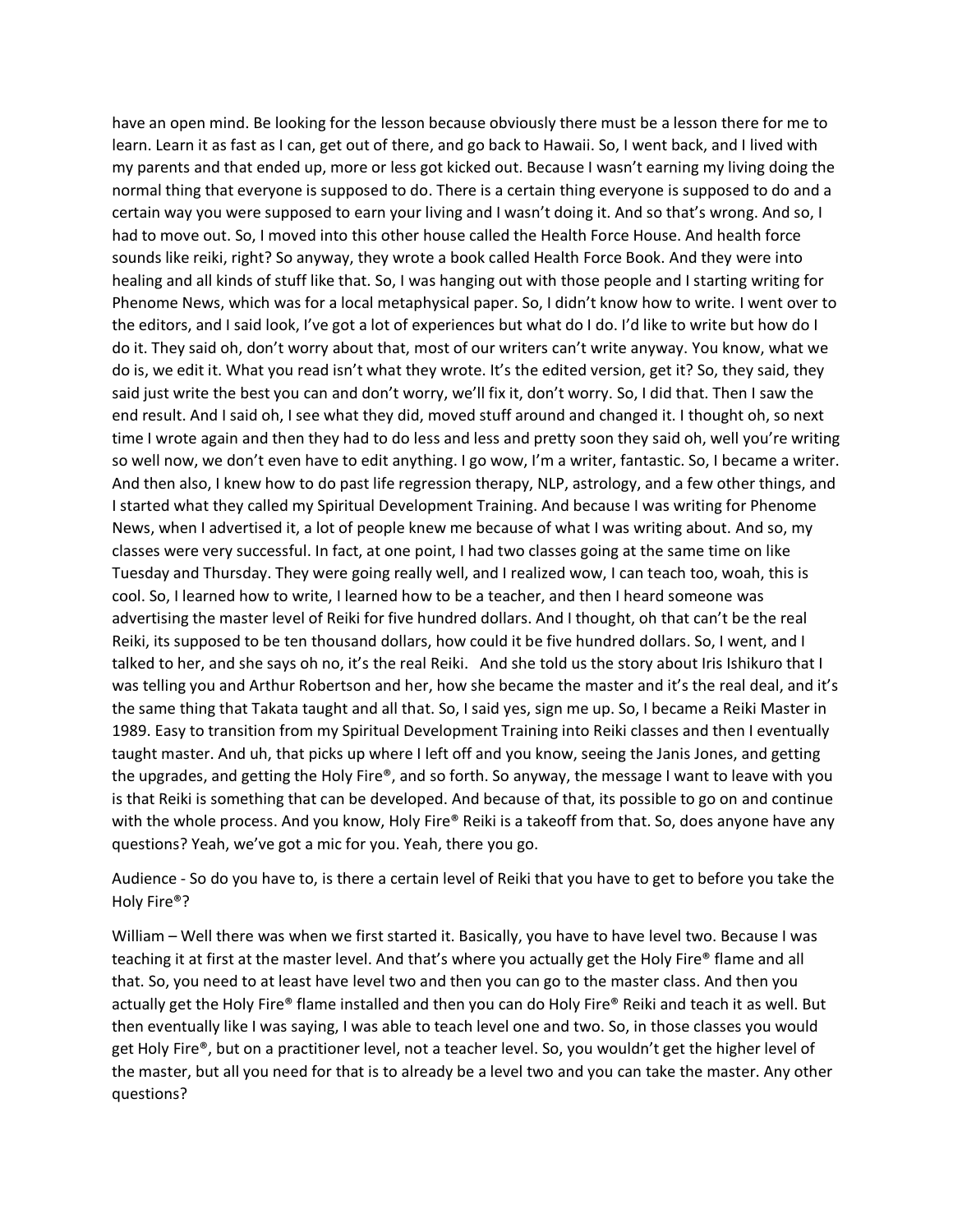Audience – What year did you say you took mastership?

William – That was 81.

Audience – Thank you.

William – Alright, anything else? Yeah.

Audience – That was some really interesting historical information with Usui and everything else. I was wondering, you know how you gathered that information. And I apologize, I have not read any of your books, so maybe citations are there. It's fascinating.

William – Yeah, how we gathered it. Well, what happened was, Takata said that Usui had been the president of Doshisha University in Kyoto, Japan. And also, that he had been president of the University of Chicago. So, Detroit isn't too far from Chicago. So, I go ah, has anybody ever researched that because if he had been there, you'd get so much, all these other interesting facts about Usui. So, I thought, I'm going to find, I'm going to do that, I'm going to research it. I wrote a letter to the University of Chicago. I said, I understand one of your presidents was Mikao Usui. Can you tell me what year he was president and are there any facts or details or are there any papers or documents or anything? And they wrote back and said, we got your letter and we wondered about it, and we looked into our archives, and we even talked to our chief archivist. We did some extensive research because of what you were saying about that and in fact, we can find no one by the name of Mikao Usui that had been the president. No one by that name had ever been an instructor nor have there ever been a student at our university. And I thought, oh wow, because I thought I was going to reap this, you know harvest this information about Usui. I thought oh darn, that's too bad. And I thought, oh wow, he was the president of Doshisha University. So, then I wrote them a letter and unfortunately, eventually they wrote back, and it took them a while because they had to translate it to Japanese and talk about it for about four months and then they wrote back and said the same thing. That he had never been the president of Doshisha University either. So, then I wondered, what happened? I thought is Reiki real. Did Takata make the whole thing up or what? And I just thought, maybe I shouldn't even practice this if that isn't true. And then I thought, but wait a minute, Reiki works. It is real, it works. So, then I just thought, I decided I'm going to keep practicing and then do my own research about the history and see what I can you know keep my eyes and ears open and see what comes up.

And so, after that, there was some research done by a couple of other people and they said they have found the grave site, Usui's grave site. So that was something. And then it opened up ever more, and then a man named Arjava Petter was married to a woman named, Achetnakobeioshi who was Japanese. Chetna actually knew a lot of the Reiki people and the Gakkai. So then took Arjava around and introduced them to these people and Arjava started writing his book called Reiki Fire. I was in I think England life when I came up. My staff sent me pages, printed, you know copies from his book, it was like thing big thing, Reiki Fire. He uncovered a lot of facts about Usui, and about Reiki and the history and everything. So that was really something. His email address was in his book and so I emailed him and said wow, this is fantastic. And he said, well if you come to Japan, I'll show you around. I go really, wow. So that was '97. So, in September of '97, Laurelle Ashanti Gya. How many are aware of Laurelle? Know about Laurelle? And that she passed on. Yeah, she was very active and so together we both went to Japan. Arjava met us and showed us all over Japan and we went to the grave site and went to Mount Kurama and around Kyoto and Tokyo. So that was really something to start to get more information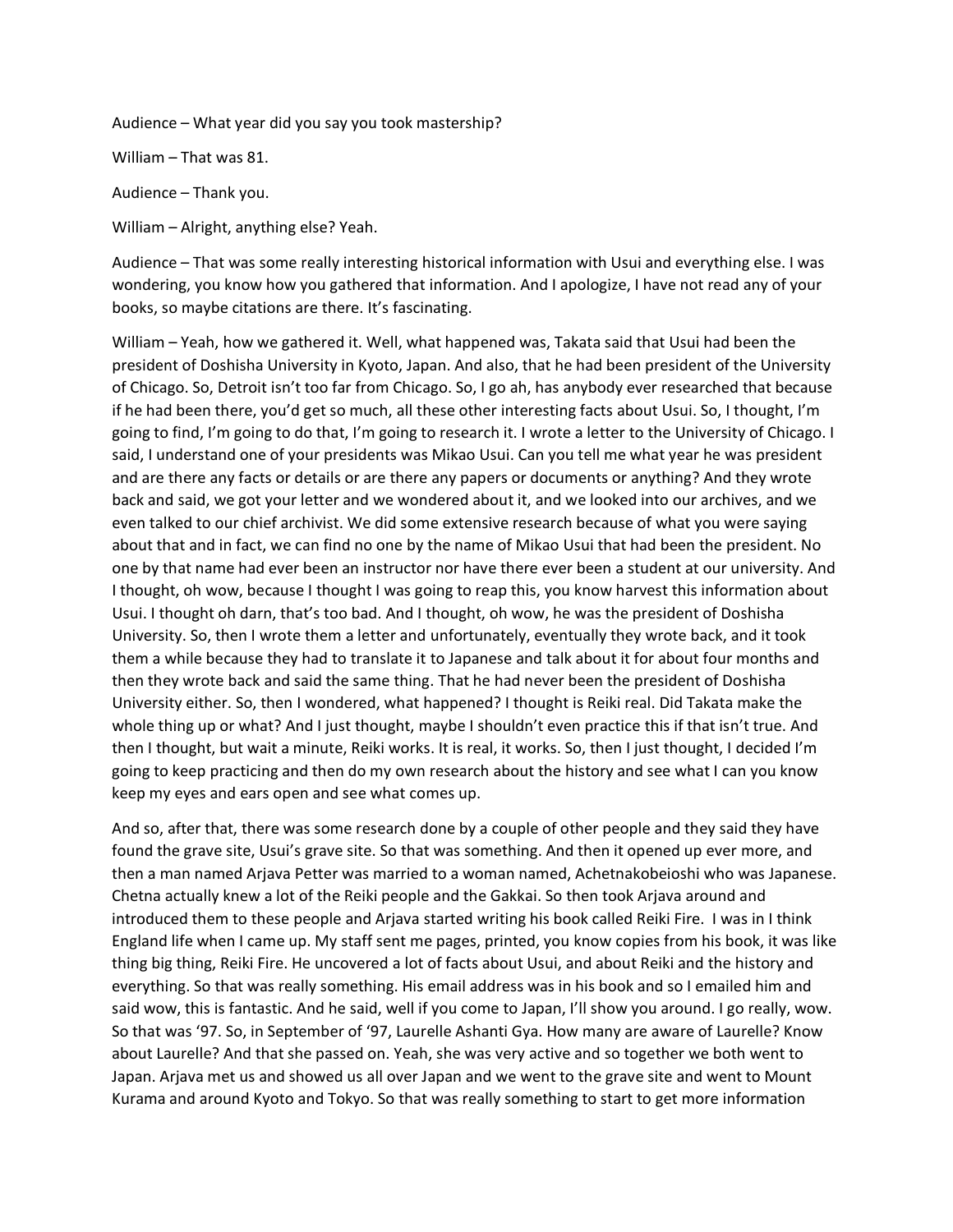about that. Arjava uncovered a lot of facts and there were a few other researchers and then, on that visit I actually met Hiroshi Doi and he speaks only Japanese. I met him in a restaurant but then later what happened, some things developed and I got to know him a lot better, and he had written a book which was only in Japanese. So, I offered to translate it to English. And he was very, very, happy about that. So, I translated it to English, and he just thought it was, that I was the greatest guy in the whole world. So, his book was in English and printed it with royalties and all that. So, then I went back there again and let's see, what happened, I was teaching at Mount Kurama and then I got a notice that Doi had done something phenomenal. That he started to fund because in the birth village of Usui there is no monument that commemorates Usui for discovering Reiki. So, he started a fund and I donated to it and a lot of other people did. Then it just so happens that when I was in Japan teaching, the day I had off between my classes, he was going to have a ceremony. So, I got to go to that ceremony back at the keno of the monument he put up. So, we got to know him quite well and then like I say, I translated his book. And so, then a lot of additional facts and information came from Doi Sensei. Because he was a Gakkai member and had access to the archives of the Gakkai and was Japanese and could easily do research there and then got ahold of some notes that one of Usui's students had taken. So that would be the source. Those are the sources. And Doi who added a lot to all that. One time what happened was, I'll tell you this funny story. I was in, I was in a Reiki Retreat down in, uh it was fairly close to here, spring, uh, okay, anyway I'll think of the name. Anyway, we were at a Reiki Retreat and there was a man named Yuki Yamamoto. He was a Japanese Reiki master and so you know, I went to hear him talk. And when I'm walking with him to the main retreat center. He goes oh Doi sensei, he knows many, many things about Reiki, he does. But first you must get him drunk. I was like what, I'll remember that, okay, all right. But yeah, I never thought that would happen but anyway so then I go to visit Doi Sensei and then we go to lunch. And were sitting there, you know, having lunch and afterwards, he orders Saki. I go ah, good. So, then he starts drinking Saki and he gets a little you know, off there and he starts telling information, you know, about Usui. Some of the things I was sharing with you earlier. So yeah, that's where a lot of it came from. And then actually because I had published his book, I could ask him questions. So, for a long time, all these questions, and he had a translator, Fumi, she would translate back and forth. I had all my questions answered and then finally I said does Doi, does he have anything else, and says no, Doi says that he told you everything that he knows. I go, okay. You know, a little bit disappointed, but you know, otherwise, good. So, that's where a lot of it came from is Hiroshi Doi Sensi and then the work of Arjava Petter and some of my own research. So, anything else? Any other questions?

Okay let's see, I think I've mentioned everything. All right, well, oh another question.

Audience – I just had a question, I keep thinking about like the idea of the Holy Spirit as you know like the fire, the flame, right? Would you say that its kind of like all the same thing? Do you think that like its necessary to have all these trainings formally or that like everyone could inherently do this as just as part of our makeup and this is like, I don't know? Just curious what your thoughts are on that.

William – good question, yeah, the thing is this, what I've learned. At first, I thought, Reiki is Reiki, everybody's Reiki is the same. No one has Reiki better than anyone else, it's all the same; and that was more of a political statement I think because we didn't want to have arguments, my Reiki is better than your Reiki. But then as time went by and then the Reiki that I was giving the Holy Fire® was significantly better, I thought well, what do I do hear. I thought well, the value of this is so great that it's better to